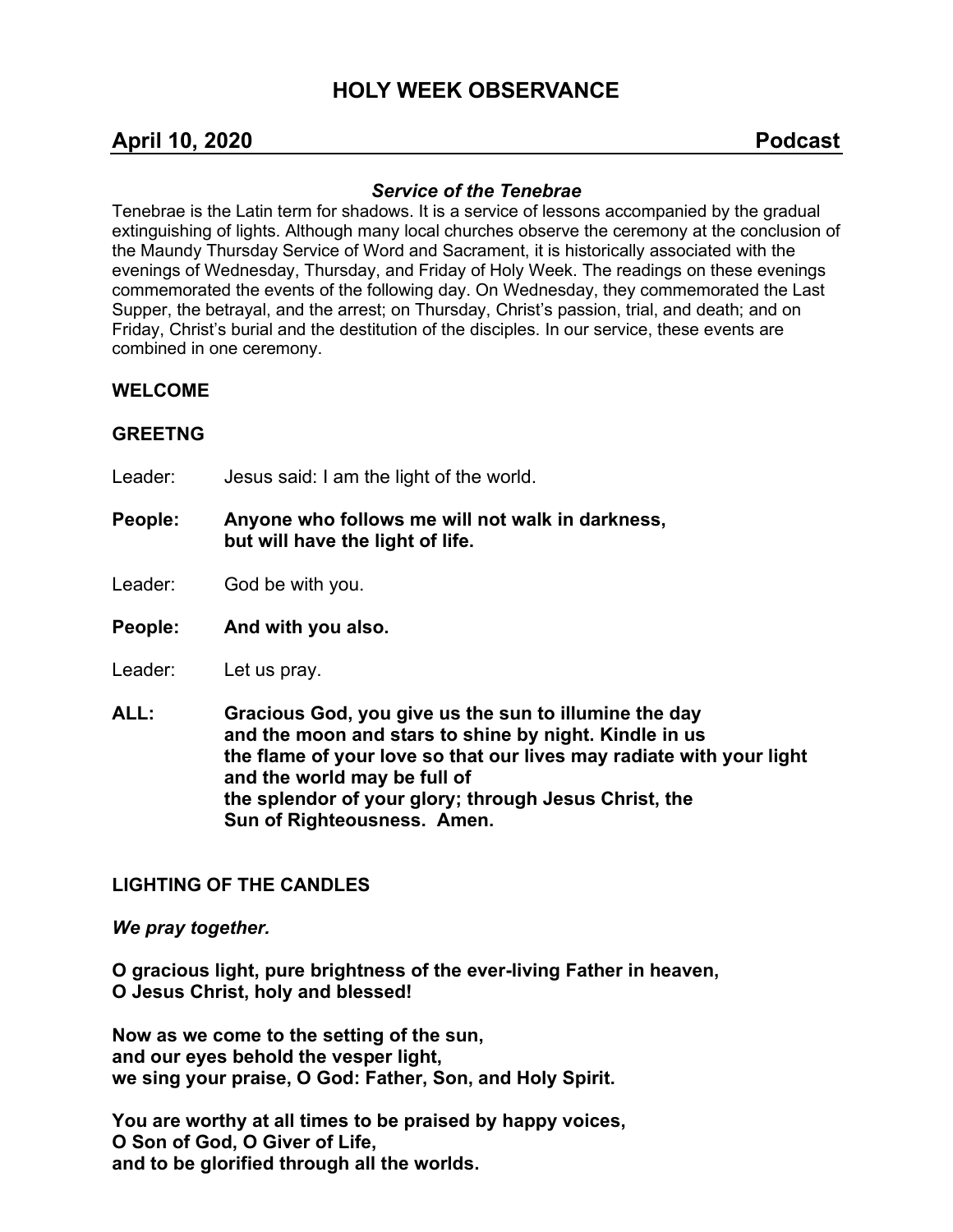## **CONFESSION OF SIN**

Leader: Brothers and sisters, we are called to be children of the day and not children of the night.

## **People: Let us approach the throne of grace that we may receive mercy.**

Leader: Let us pray,

#### **ALL:**

**Gracious God, our sins are too heavy to carry, too real to hide, and too deep to undo. Forgive what our lips tremble to name, what our hearts can no longer bear, and what has become for us a consuming fire of judgment. Set us free from a past that we cannot change; open to us a future in which we can be changed; and grant us grace to grow more and more in your likeness and image; through Jesus Christ, the light of the world.**

#### **Amen.**

## **ASSURANCE OF PARDON**

If anyone is in Christ, they are a new creation. The old has passed away; everything has become new! All this is from God who has reconciled us to himself through Christ. For our sake he made him to be sin who knew no sin, so that in him we might become the righteousness of God. (2 Corinthians 5:17-18a, 21)

Believe the good news of the Gospel: In Jesus Christ we are forgiven.

#### **HOLY COMMUNION**

#### **PRAYER OF THANKSGIVING AFTER COMMUNION**

**PREPARATION FOR TENEBRAE. – (Taize' setting)**

*Bless The Lord My Soul Violin: Sarah Coyl Piano: Angelo Monroy*

## **READINGS AND EXTINGUISHING OF LIGHTS**

| <b>Shadow of Betrayal</b>  | <b>Matthew 26:20-25</b> | Reader: Norm Krueger<br>Candle one is extinguished |
|----------------------------|-------------------------|----------------------------------------------------|
| <b>Shadow of Desertion</b> | <b>Matthew 26:31-35</b> | Reader: Greta Coyl<br>Candle two is extinguished   |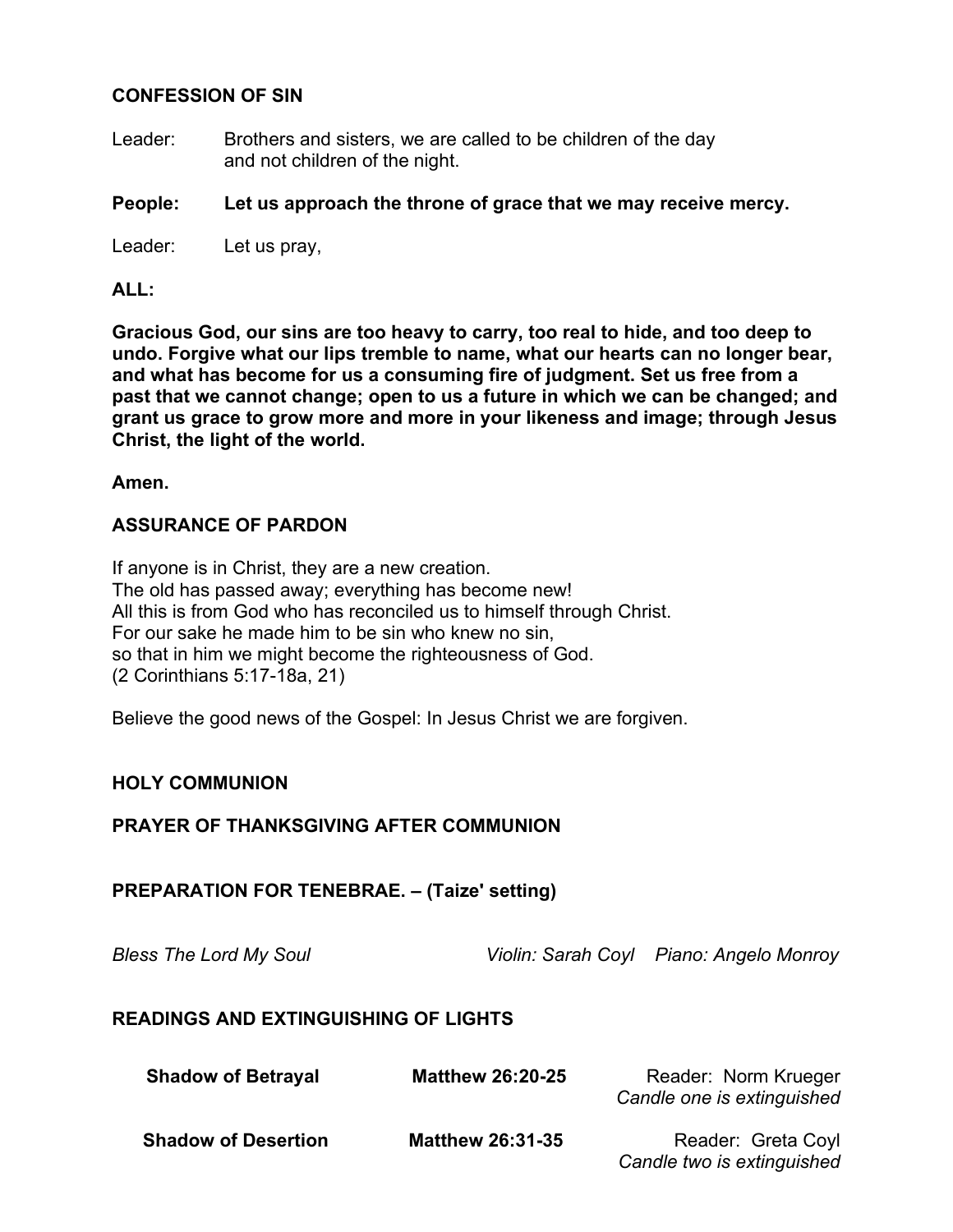| Bless the Lord, My Soul-                                                                           |                         | Kelly Koontz - Vocal / Piano,<br>Chris Koontz - Ukulele / Guitar.<br>Lily Coyl - Vocal |  |
|----------------------------------------------------------------------------------------------------|-------------------------|----------------------------------------------------------------------------------------|--|
| <b>Agony of the Soul</b>                                                                           | Luke 22:39-44           | <b>Reader: Gordon Paulus</b><br>Candle three is extinguished                           |  |
| <b>Unshared Vigil</b>                                                                              | Mark 14:32-41           | Reader: Kathy Young<br>Candle four is extinguished                                     |  |
| Jesus, Remember Me                                                                                 |                         | (See attached Hymn below)                                                              |  |
| "Father, the hour is come"                                                                         | John 17:1-6             | Reader: Cindy Bailey<br>Candle five is extinguished                                    |  |
| "That they may all be one"                                                                         | John 17:15 -22          | Reader: Kate Williams<br>Candle six is extinguished                                    |  |
| <b>Arrest in the Garden</b>                                                                        | John 18:1-5             | Reader: Matt Williams<br>Candle seven is extinguished                                  |  |
| Bless the Lord, My Soul.                                                                           |                         | (See attached Hymn below)                                                              |  |
| <b>Shadow of the Cross</b>                                                                         | Mark 15:16-20           | <b>Debbie Miles</b>                                                                    |  |
| The Death of Jesus                                                                                 | <b>Matthew 27:45-54</b> | Reader: Alice Krueger<br>Candle eight is extinguished                                  |  |
| In silence, the remaining four candles representing<br>the disciples are extinguished in sequence. |                         |                                                                                        |  |
| <b>FINAL READING</b>                                                                               |                         |                                                                                        |  |
| <b>Remain in Light</b>                                                                             | John 1:1-5              | Pastor Jim Coyl                                                                        |  |
| At the conclusion of the reading, the reader will extinguish the Christ candle.                    |                         |                                                                                        |  |

**RESPONSE: "Were You There"** Soloist: Dr. Michael Plunkett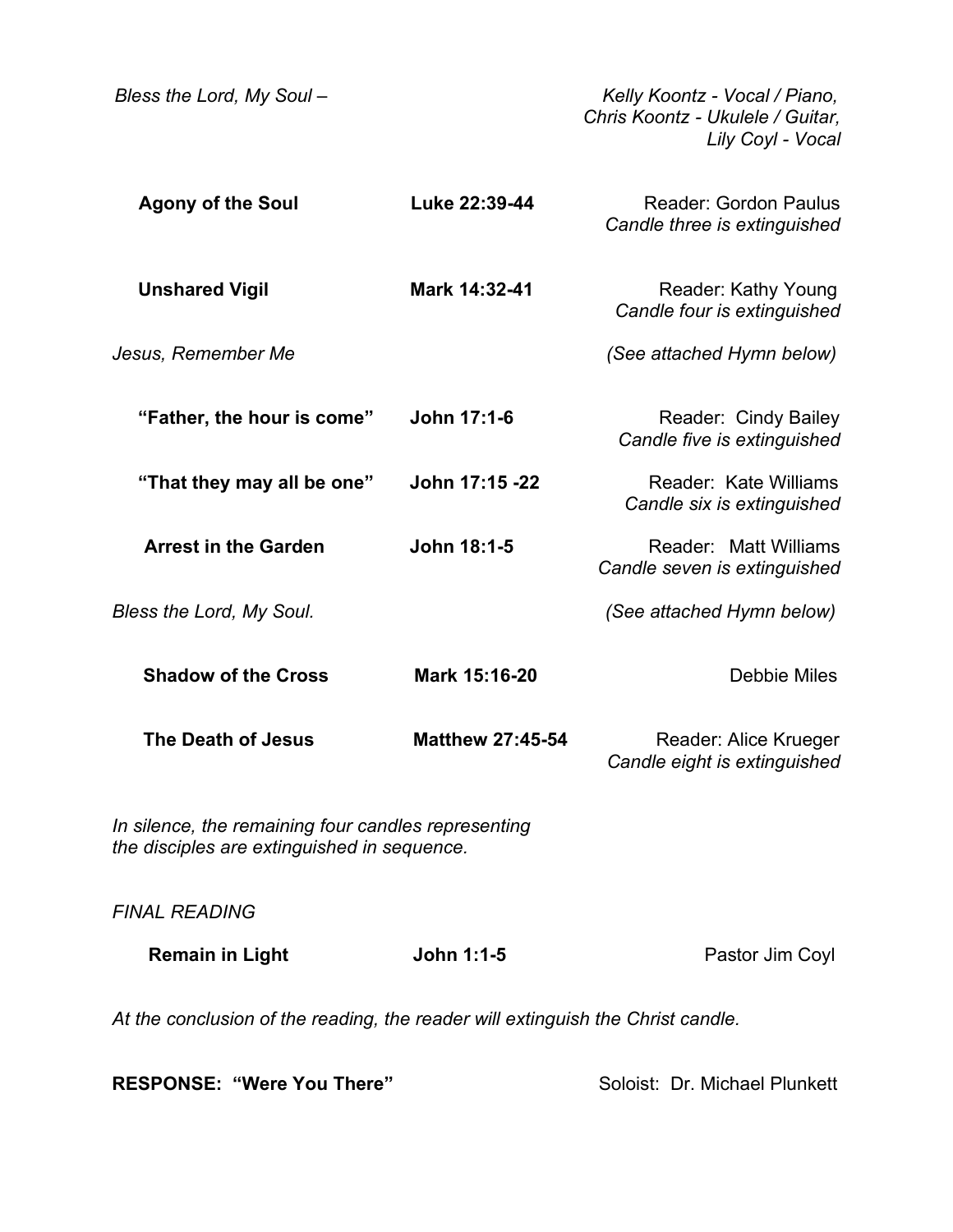

This chant-like setting, intended for repeated singing, comes from the ecumenical monastic community in Taizé, France. Based on the prayer of the penitent thief crucified with Jesus (Luke 23:42), this text is a poignant ex

TEXT: Taizé Community, 1981 MUSIC: Jacques Berthier, 1981<br>Text and Music © 1981 Les Presses de Taizé (admin. GIA Publications, Inc.) **REMEMBER ME** Irregular